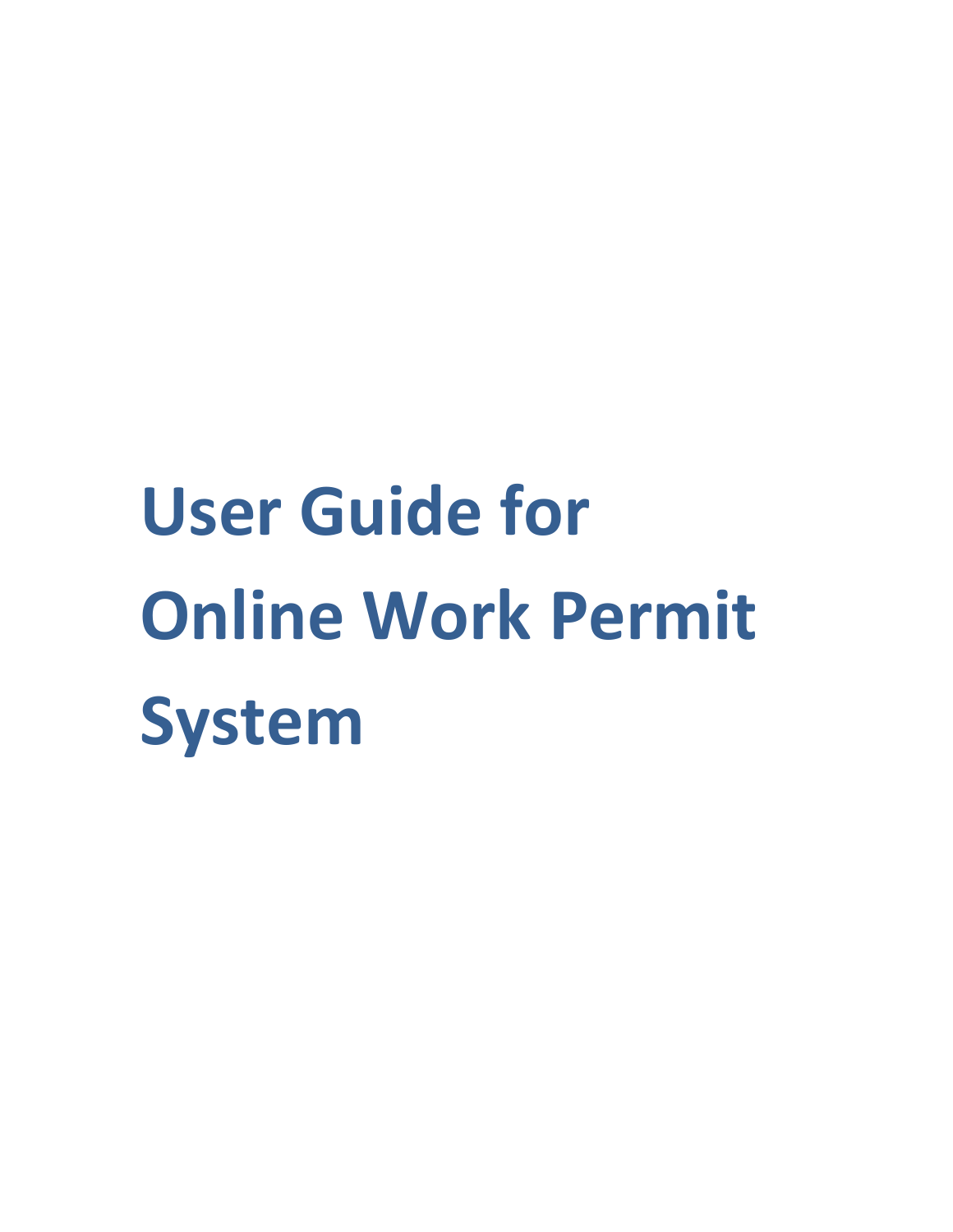### GENERAL INFORMATION:

The Online Work Permits System (OWPS) allows applicants for Work Permits to apply, make payments and submit supporting documentation online. The system is designed to automate many business processes e.g. Permit fee payment which was previously done manually. The main purpose is to integrate this system with the Government Electronic Payment Gateway (GEPG)

OWPS offers applicants with:

- Intuitive online user experience
- Ease of application completion with help information and relevant mandatory fields.
- Mandatory documentation identified per Permit Type with help information.
- Fast turnaround of Applications.

Given the benefits accruing to both applicants and the Department we would like applicants to now make their applications online.

**It should be noted that for Data Protection purposes OWPS only retains applications from date of creation for a period of 28 days. After that time the draft application and any associated documents which have not been submitted are removed from the database and the associated Permit-ID is no longer valid.**

## GETTING STARTED

Access to Online work permit system is available through a web address https://............. The system is designed to be compatible with a multitude of mobile devices and browsers. On opening this url you will be brought to the Home page as shown.

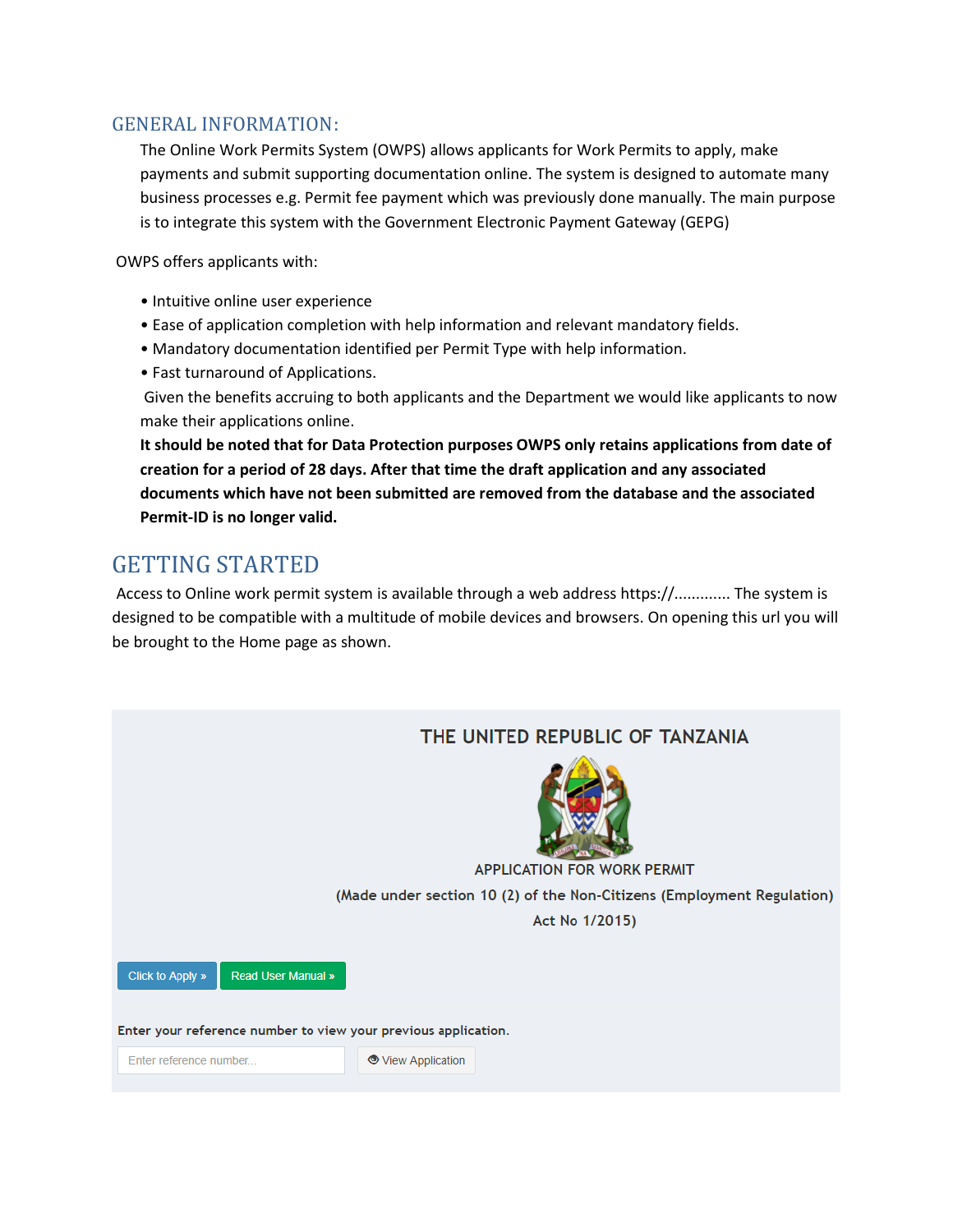For applicants who are familiar /not the first time applicant i.e. they have already applied for work permit and the want to preview or print their application, they can simply enter their reference number which they were given after successful completion of the permit application.

For the first time Applicants, Go to the **Apply.** Upon the click of that button the following page will be displayed.

## The United Republic of Tanzania Work Permit Assessment

Welcome to our online Work Permit assessment Form. Whether you are thinking of applying for a permit is the first step in ascertaining whether you meet the permit rules and regulations when<br>applying for a permit for tempor contact you within 24 hours.

\* All information will be kept strictly confidential.

| Particulars of Applicant | <b>Employer Details</b> |                       |                      |                    |
|--------------------------|-------------------------|-----------------------|----------------------|--------------------|
| <b>Permit Class</b>      |                         | <b>Title</b>          |                      |                    |
| Please Select            | $\overline{\mathbf{v}}$ | Please Select         | ▼                    |                    |
| <b>Firstname</b>         |                         | Middlename            | Lastname             |                    |
| Enter Firstname          |                         | Enter Middlename      | Enter Lastname       |                    |
| <b>Email Address</b>     |                         | <b>Phone Number</b>   | <b>Home Address</b>  |                    |
| Enter Email              |                         | Enter Phone Number    | Enter Home Address   |                    |
|                          |                         |                       |                      |                    |
| Date of Birth            |                         | <b>Place of Birth</b> |                      |                    |
| Enter Date of Birth      |                         | Enter Place of Birth  |                      |                    |
| ∎                        |                         |                       |                      |                    |
| <b>Marital Status</b>    |                         | Nationality           |                      |                    |
| Please Select            | $\overline{\mathbf{v}}$ | Enter Nationality     |                      |                    |
| <b>Passport Number</b>   |                         | Date of Issue         | Place of Issue       | <b>Expire Date</b> |
| Enter Passport Number    |                         | Enter Date of Issue   | Enter Place of Issue | Enter Expire Date  |
|                          |                         | <b>COMMENT</b>        |                      | <u>and</u>         |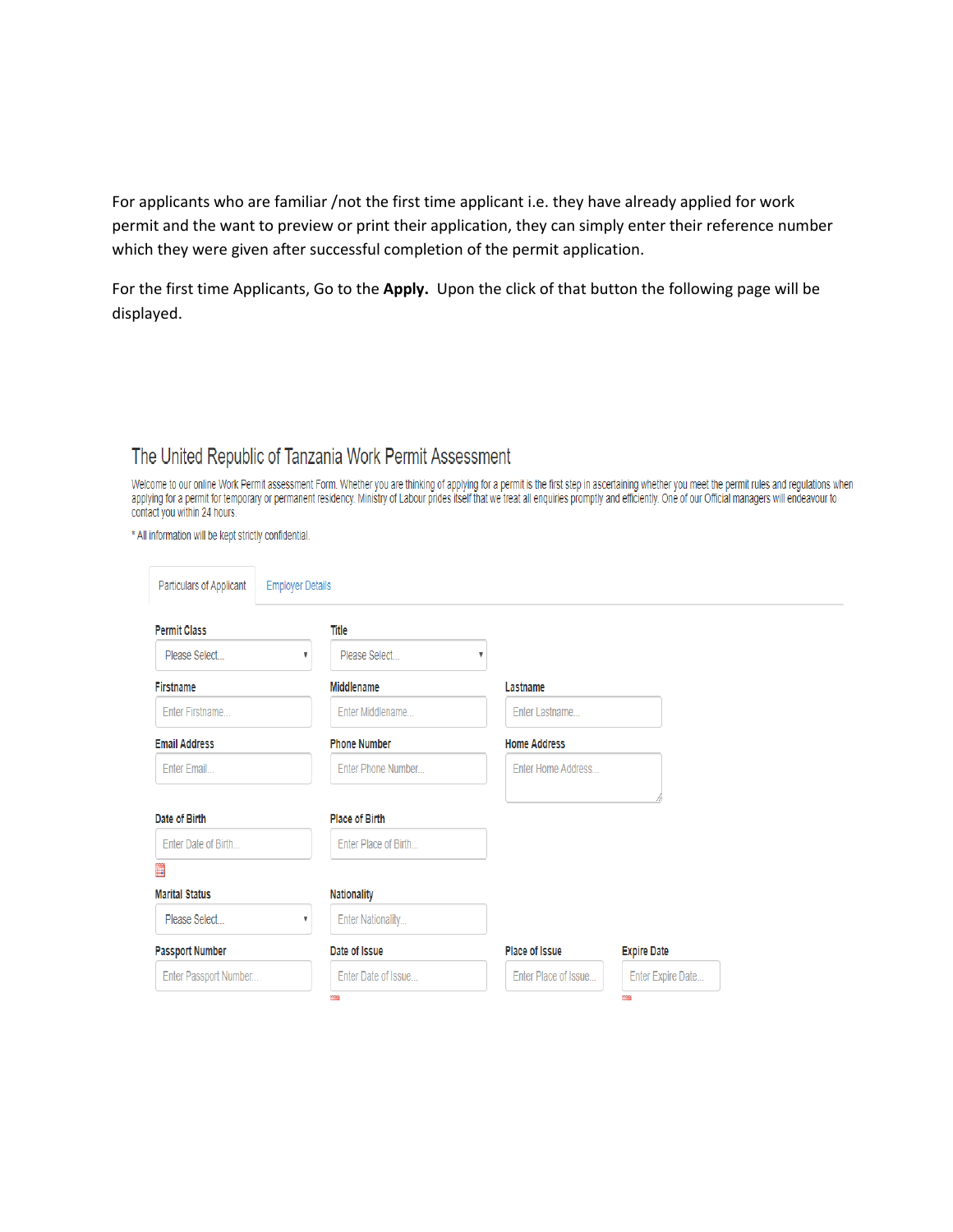#### The United Republic of Tanzania Work Permit Assessment

The United Republic Of Tanization VOINT ENTITE ASSESSITION<br>Welcome to our online Work Permit assessment Form. Whether you are thinking of applying for a permit is the first step in ascertaining whether you meet the permit

| * All information will be kept strictly confidential. |  |  |  |  |  |
|-------------------------------------------------------|--|--|--|--|--|
|-------------------------------------------------------|--|--|--|--|--|

| <b>Particulars of Applicant</b> | <b>Employer Details</b> |                          |   |  |
|---------------------------------|-------------------------|--------------------------|---|--|
| <b>Previous Application</b>     | select <b>v</b>         | <b>Employer Name</b>     |   |  |
| <b>Employer Address</b>         |                         | <b>Employer Region</b>   |   |  |
| <b>Employer District</b>        |                         | <b>Employer Street</b>   |   |  |
| <b>Employer Plot No</b>         |                         | <b>Employer House No</b> |   |  |
| <b>Nature of Industry</b>       |                         | <b>Citizen</b>           |   |  |
| <b>Citizen Skilled</b>          |                         | <b>Citizen Unskilled</b> |   |  |
| <b>Uncitizen</b>                |                         | <b>Uncitizen Skilled</b> |   |  |
| <b>Uncitizen Unskilled</b>      |                         | <b>Employement Date</b>  | ▦ |  |
|                                 | Send                    |                          |   |  |

This page has two tabs. The first tab is for **Particulars of applicant** and the second tab is for **Employers details.** After applicant has already provided all the details in the form, he/she will be in a position to submit/send an application. The "SEND" button is in the second tab. After clicking the **send button** the application will be submitted and the applicant will be given a reference number immediately. The following screen will be displayed.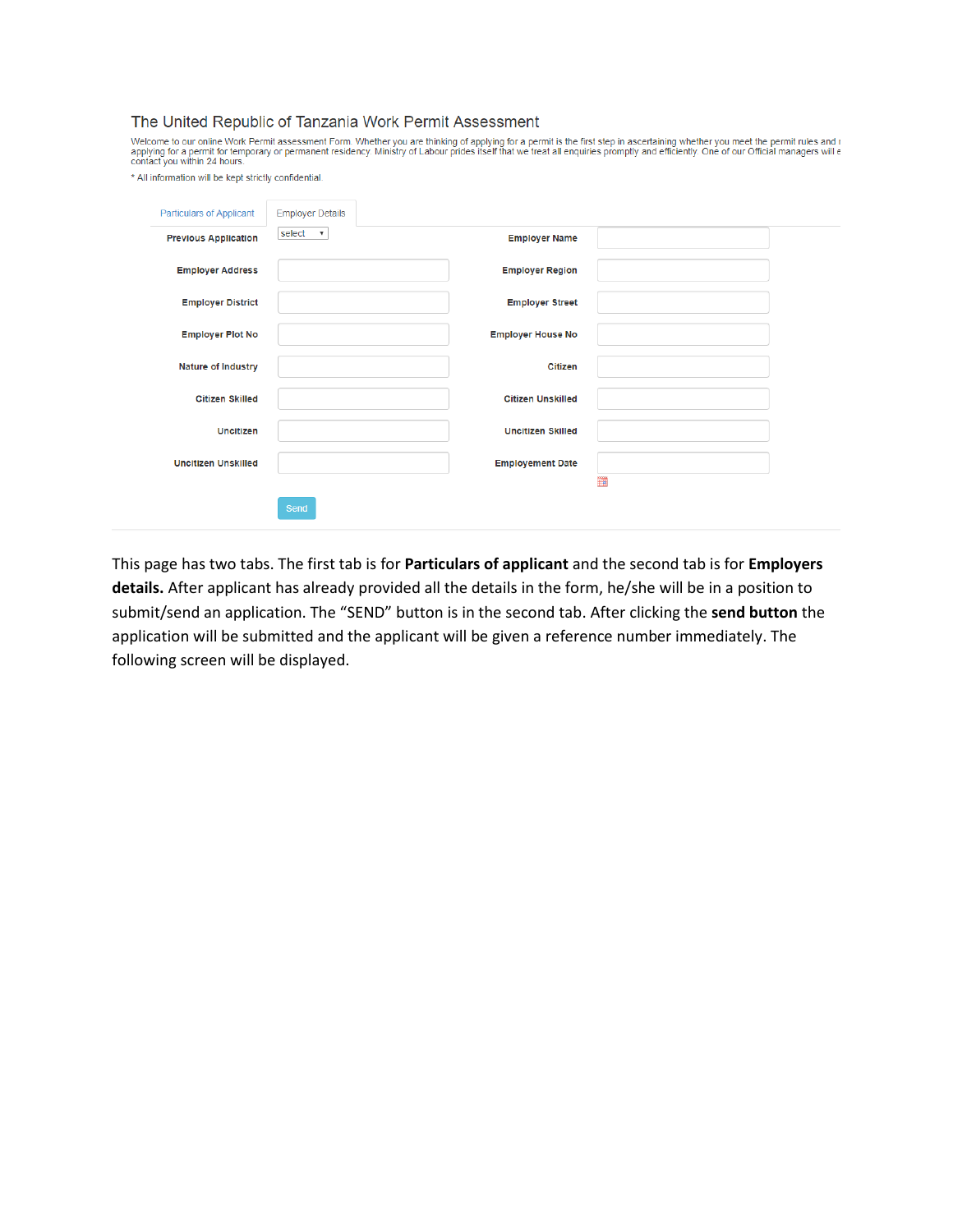| <b>Work Permit App</b> |                                                                                                                                             |
|------------------------|---------------------------------------------------------------------------------------------------------------------------------------------|
|                        | You have Successfully Applied for a Permit to Work in Tanzania<br>A Home<br><b>Print Application</b><br>Edit Application<br>\$ Request Bill |
|                        | O Your Application Reference Number is REF/067/201710041041                                                                                 |
|                        |                                                                                                                                             |
|                        | eveloped by Ministry of Finance and Planning @ 2016 All rights reserved.                                                                    |

# **Print Application Option:**

An applicant can also print the application. If the "Print Application" button is clicked, a pdf form with the applicant information will be downloaded automatically for printing.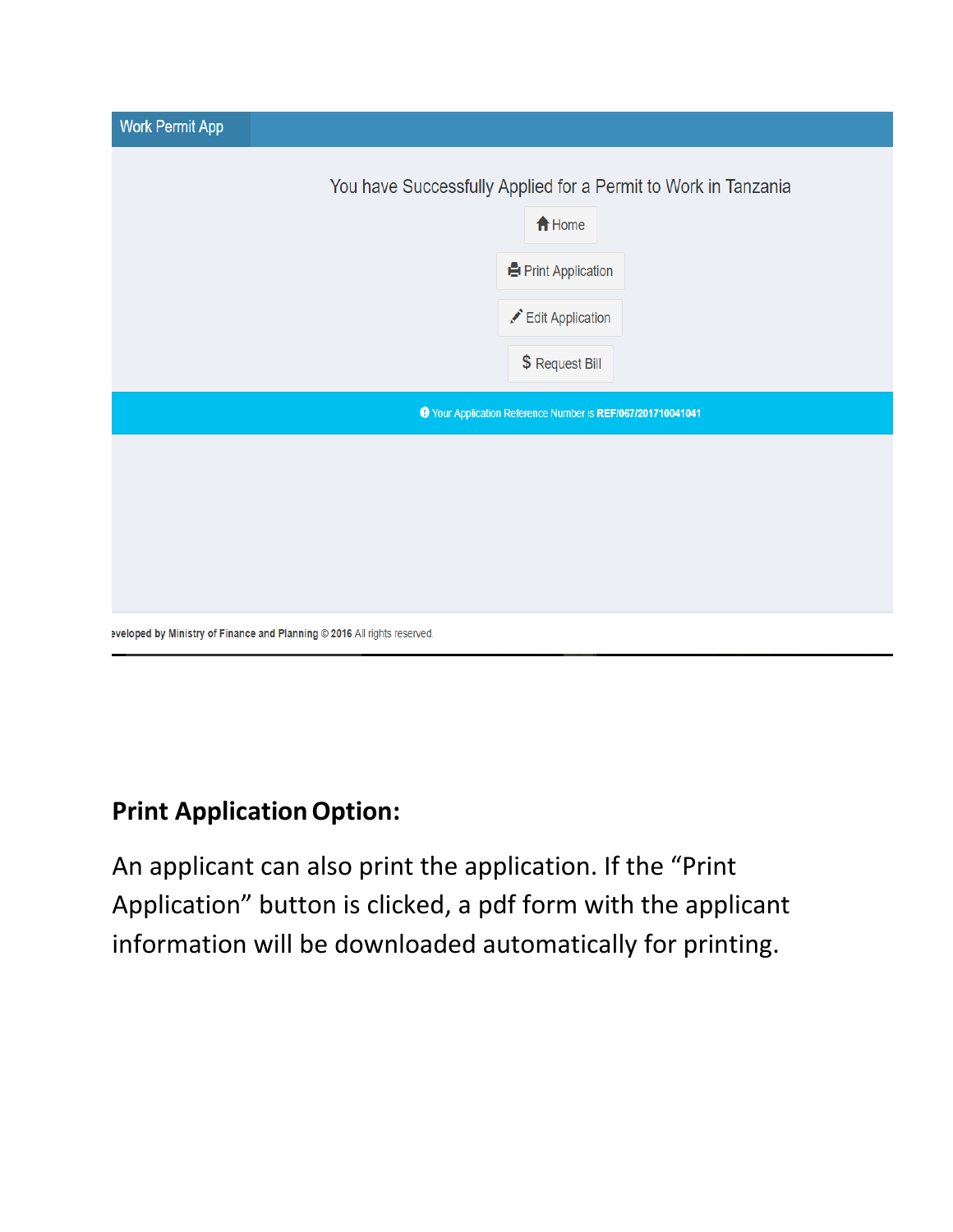## **Edit Application Option:**

If an applicant needs to edit/update their information, the can simply click on the "edit application".

# **Request BillOption:**

This is where an applicant requests bill so as to get "Control number" for the purpose of making payment. The Control number comes from the Government Electronic Payment Gateway. Upon clicking the "Request bill" the control number will be displayed as shown below.

| <b>Work Permit App</b> |                                                                                                      |
|------------------------|------------------------------------------------------------------------------------------------------|
|                        | You have Successfully Applied for a Permit to Work in Tanzania<br>A Home<br><b>Print Application</b> |
|                        | ← Your Bill Control Number is 991330000060                                                           |
|                        |                                                                                                      |
|                        |                                                                                                      |
|                        |                                                                                                      |
|                        |                                                                                                      |
|                        |                                                                                                      |
|                        |                                                                                                      |

leveloped by Ministry of Finance and Planning @ 2016 All rights reserved.